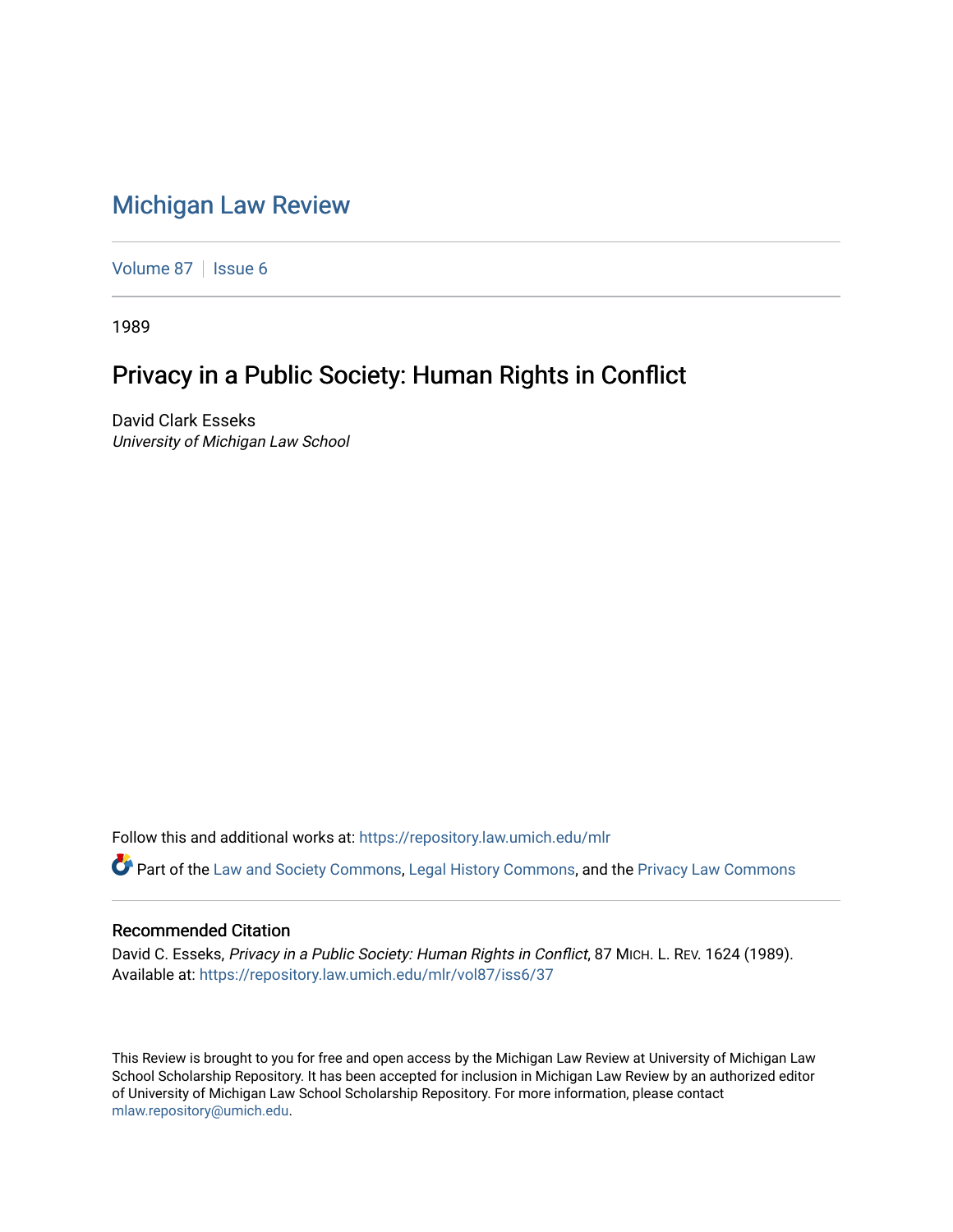PRIVACY IN A PUBLIC SOCIETY: HUMAN RIGHTS IN CONFLICT. By *Richard F. Hixson.* New York: Oxford University Press. 1987. Pp. xvi, 255. \$19.95.

Privacy is a vague and inclusive notion, but the lack of a precise definition<sup>1</sup> does not indicate that Americans are indifferent to privacy. Professor Hixson's2 *Privacy in a Public Society* asserts that today's society is increasingly jealous of its privacy (p. xiv). Hixson finds this trend worrisome, because he feels that the impulse to withdraw into private life will undermine the commitment to public affairs that he identifies as crucial to the proper functioning of any society (p. 132). His work has two purposes: to trace and explain the role of law in creating, defining, and enforcing privacy; and to argue that continued attention be paid to achieving "the best of both worlds": a commitment by each individual to the community and to the societal benefits of a public life, combined with protection for the individual privacy we all seem to desire.

*Privacy in a Public Society* undertakes three separate tasks, and achieves differing levels of success with each. The first is to explain the development of privacy from its status in colonial America as "more a matter of honor than of law"(p. 14) to its present position as a core value of modem society, both legalized and constitutionalized. The second is to argue, along with Jeremy Bentham, Hannah Arendt, and others, that privacy should "wear the character of *exceptions,"3* that is, that society (and law) should protect privacy but keep it as a secondary virtue that will not undermine the necessary public life of the citizens. The third task is to use this argument to inform the analysis of and prescription for contemporary privacy problems.

The largest portion of the work is devoted to historical exegesis. Drawing on many and varied sources, Hixson examines the etymology of "privacy," the interaction of geography and architecture with privacy, and the attitudes toward privacy revealed in the popular literature of the 1800s. He reviews the work of Warren and Brandeis in the late 1880s when the relentless and insensitive Boston press prompted these two scholars to propose legal status for a right to privacy: "The

<sup>1.</sup> Several alternative definitions have been offered: the *right* of an individual to determine what information about herself may be communicated to others; the measure of control an individual has over "intimacies of [her] personal identity"; or the measure of control an individual has over "sensory access" to her person. *See* Schoeman, *Privacy: Philosophical Dimensions,* 21 AMER. PHIL. Q. 199 (1984). Professor Hixson discusses some of the many other possible mean· ings of "privacy," including privacy as autonomy and privacy as liberty.

<sup>2.</sup> Richard F. Hixson is Professor of Communication Law and Journalism History in the School of Communication, Information, and Library Studies, Rutgers University.

<sup>3.</sup> P. 102 (emphasis in text) (quoting THE COMPLETE WORKS OF JEREMY BENTHAM 351-80 (J. Bowring ed. 1843)).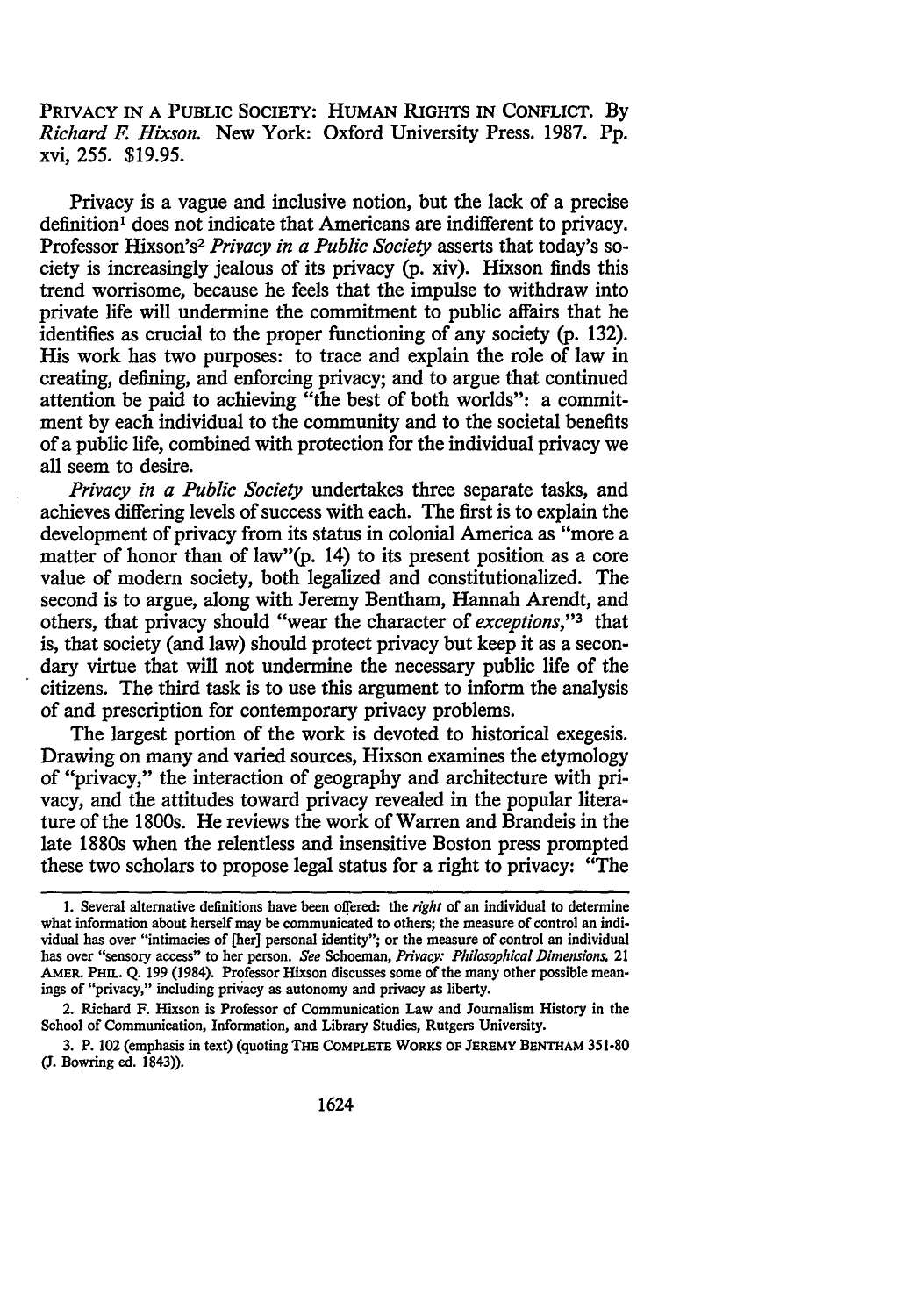design of the law must be to protect those persons with whose affairs the community has no legitimate concern  $\ldots$ ."<sup>4</sup>

The new cause of action gradually gained acceptance in the courts. By 1960 the common law had given private plaintiffs redress for revelation of private facts, intrusion on privacy, false light depiction, and misappropriation of name or likeness.<sup>5</sup> Hixson examines the common law development and the alternative constructions of the privacy right offered by several scholars.<sup>6</sup> He then moves to the constitutionalization of privacy, focusing on *Olmstead v. United States*,<sup>7</sup> Poe v. Ull*man,* <sup>8</sup>*Griswold v. Connecticut,* 9 and *Roe v. Wade.* 10 Throughout this historical account, the author explains each new rule and application, examines critical comments on the decisions, and assesses how the decisions or theories deal with privacy itself. Of the constitutional decisions, Hixson argues that "the Court over a span of time appears to have been consistent  $\dots$  in wanting the best of both worlds  $\dots$  " (p. · 87). The Justices have sought to protect some fundamental privacy rights (e.g., marital intimacy), but not to create broad blanket protections that would hinder the pursuit of information for our democratic society's functioning or foster individual isolation that would be detrimental to the community.

Professor Hixson, here as in the remainder of the book, demonstrates the depth and breadth of his reading. While the presentation is at times rather choppy, consisting of a long series of quotes and citations, this lack of polish may be understandable given the survey nature of the work. 11 One significant problem, however, undermines the reader's confidence in Hixson's general accuracy: In places he misconstrues cases.

In *Griswold v. Connecticut,* 12 a majority of the Court agreed with

6. Pp. 52-70. Hixson draws on the work of Edward Bloustein, Alan Westin, Gary Bostwick, and Judee Burgoon, in addition to Prosser and a series of cases applying privacy rights.

- 7. 277 U.S. 438 (1928).
- 8. 367 U.S. 497 (1961).
- 9. 381 U.S. 479 (1965).
- IO. 410 U.S. 113 (1973).

11. Unfortunately, the entire work is marred by what seems an utter lack of editing. The Oxford University Press has published a volume that contains verbless sentences, nonparallel structures, and clauses whose actual meaning differs from their apparently intended meaning. Such errors do not dispose the reader to enjoy the book.

12. 381 U.S. 479 (striking down a Connecticut anti-contraception statute).

<sup>4.</sup> P. 34 (quoting Warren & Brandeis, *The Right to Privacy,* 4 HARV. L. REv. 193, 214 (1890)).

<sup>5.</sup> Pp. 52-55. These categories are from W. PROSSER, HANDBOOK OF THE LAW OF TORTS (1955). The Warren and Brandeis claim is Prosser's private-facts tort. The facts made public must be ones that would be highly offensive to a reasonable person and not of legitimate concern to the public. Intrusion involves invading an expectation of seclusion, usually physical privacy. False light involves information that is likely to mislead the public about the individuals portrayed. Appropriation is "the unauthorized use of one's name or likeness for commercial purposes." P. 54.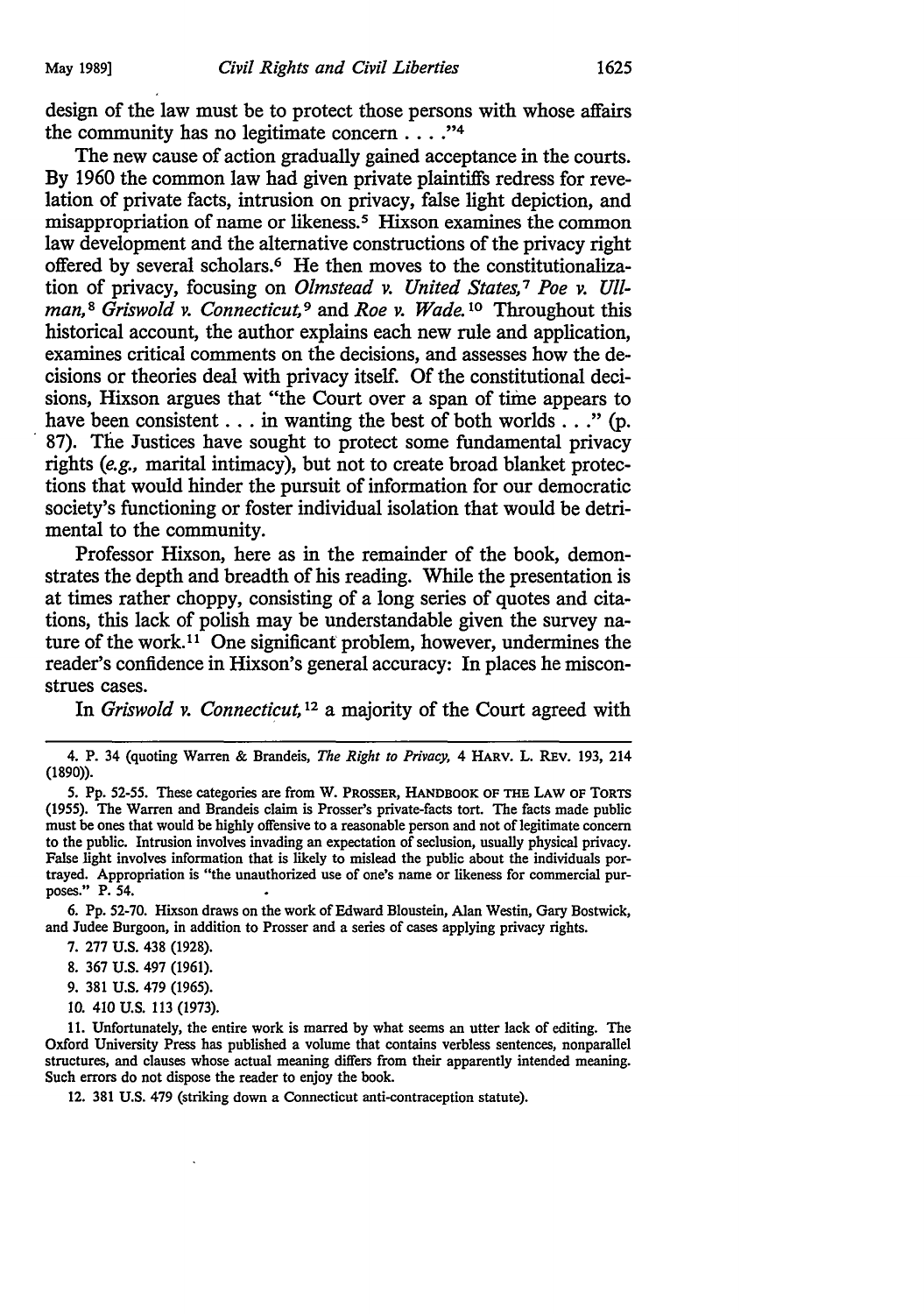Justice Douglas' penumbra approach to finding a constitutional right of privacy. 13 Douglas adopted this peculiar and strained analysis in order to avoid what he viewed as the discredited doctrine of substantive due process. The privacy part of the *Griswold* decision is Douglas', and his alone. The concurring opinions, whether they also join his (Goldberg, with Warren and Brennan) or simply agree with the result (Harlan and White, separately), all assert a separate basis for the decision. They all rely on the *liberty* protected by the Constitution. Harlan and White do not agree that a *privacy* right exists in the Constitution, while Goldberg does accept such a right.

Hixson attributes to Harlan the view that privacy was a fundamental right, "a rational continuum which, broadly speaking, includes a freedom from all substantial arbitrary impositions and purposeless restraints."<sup>14</sup> But Harlan wrote these words about "the liberty guaranteed by the Due Process Clause," 15 not about privacy. His refusal to join Douglas' opinion in *Griswold* provides evidence for this distinction. It is true that, in the overall scheme of the book, Hixson's misconstrual is hardly fatal. *Griswold* does establish a constitutional right of privacy, and nothing in Hixson's argument depends on having use of Harlan's analysis. But the error casts some doubt on the accuracy of Hixson's reporting of other sources, 16 and may impair the book's usefulness as an introduction to the vast array of materials on privacy and privacy law.

The middle section of *Privacy in a Public Society* makes Hixson's central argument: that our society must have a developed sense of community in order to survive and that privacy needs community in order to exist. Hixson views the sense of community "as both a haven for the necessary private life and as a place for creative public commitment" (p. 132). Relying on Bentham, Hixson argues that privacy is a utility right, one valuable only to the extent that it helps society and operative only if the state will (through law) enforce it. The law should protect privacy only when to do so will not stifle the community and the public commitment of its members.

Why do we need a sense of community, why is privacy such a threat to community, and why does privacy need community in order

15. *Poe,* 367 U.S. at 543.

16. This doubt is exacerbated by Hixson's construal of Meyer v. Nebraska, 262 U.S. 390 (1923), and Pierce v. Society of Sisters, 268 U.S. 510 (1925), as privacy cases (pp. 72-73) when they, too, are based in fourteenth amendment liberty.

<sup>13. 381</sup> U.S. 479. Douglas' majority opinion, joined by four others (Hixson incorrectly cites it as a seven-member opinion, p. 76, but only five Justices agreed on the penumbra! privacy approach to the decision), held that penumbras of certain of the Bill of Rights must be protected if the core values are to remain secure. Douglas found a privacy right based in the first, third, fourth, fifth, and ninth amendments. *See* 381 U.S. at 482-86.

<sup>14.</sup> P. 75 (quoting Poe v. Ullman, 367 U.S. 497, 543 (1961) (Harlan, J., dissenting)). Harlan refers to this dissent in his *Griswold* concurrence as a fuller elaboration of his views in *Griswold*  (the two cases involved challenges to the same statute). 381 U.S. at 500.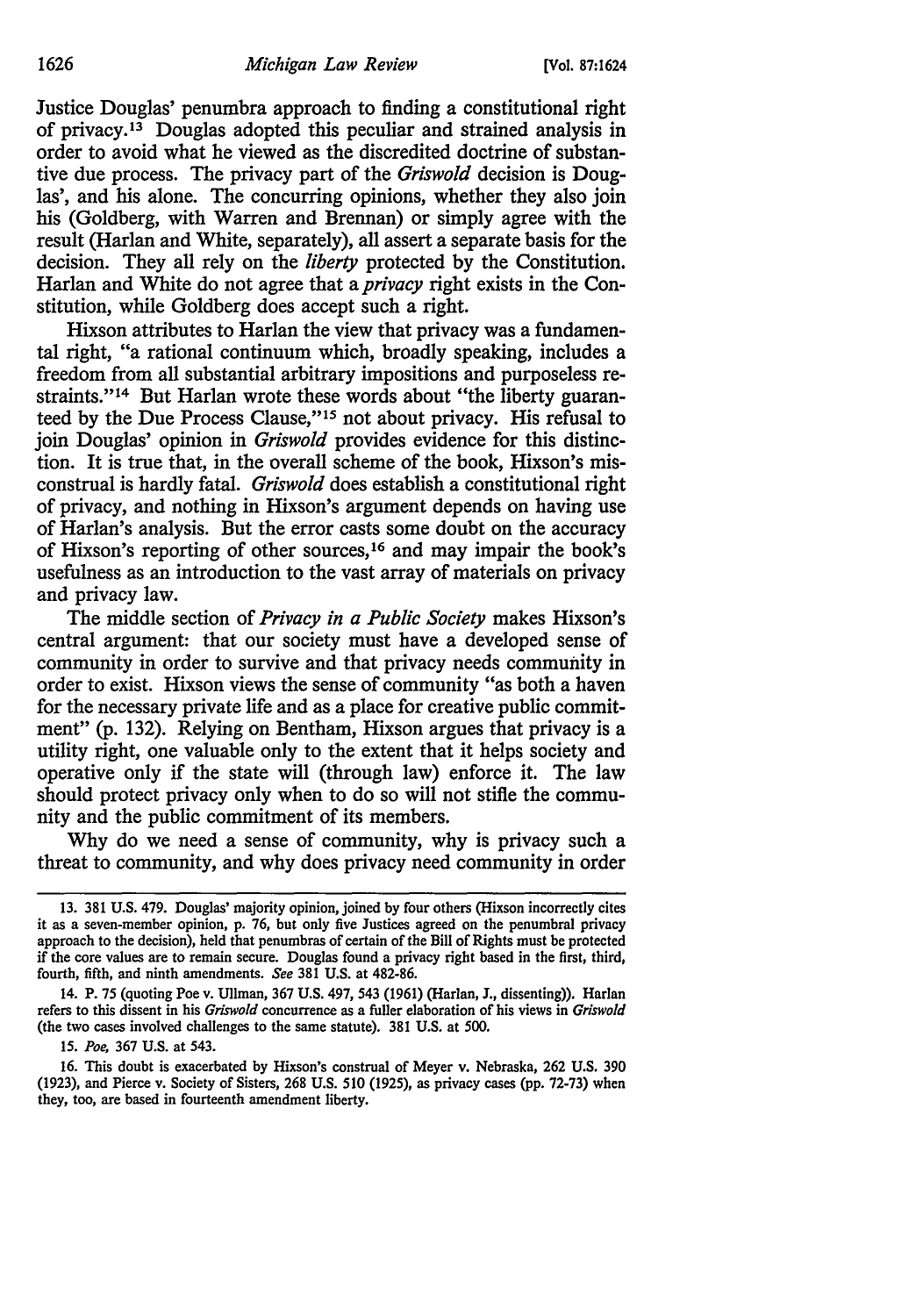to exist? Drawing on Hannah Arendt's work in philosophy,17 Hixson answers that privacy, taken to an extreme, leads to the isolation of individuals. And in modern society, which "functions largely on the interdependence of individuals" (p. 132), a real life is impossible without the "presence of others."<sup>18</sup> Certain parts of life are truly private in that they are "beyond government intrusion and manipulation" (p. 129), but that sphere is small.

"[T]o be obsessed with privacy is to live a life deprived of objective relationships, devoid of any intermediary element, and destructive of aspirations more permanent than life itself," says Hixson (p. 130). "Our modern society, by encouraging competitiveness among otherwise egalitarian individuals, the privatizing of persons, actually creates a high degree of competitive indifference that works against common progress. When such a society promotes isolation, it fosters alienation among its people" (pp. 130-31). Hixson is concerned that a society where individuals are "afraid of being manipulated and worr[ied] about their personal privacy" (p. 131) will give too much legal and moral protection to privacy, at the expense of the civic responsibility. and public commitment necessary to maintain our interdependent world. "If the state is to survive, the individual must be more public than private" (p. 93).

Conversely, privacy cannot survive without a developed sense of community. "Privacy is a right created and bestowed by others ... " (p. xiv). Without a community feeling, society will disintegrate and the forces that created the environment for privacy will disappear. "Privacy gets its strength from the community, from the others with whom the individual interacts" (p. 227).

The final portion of *Privacy in a Public Society* treats some modern privacy problems, including governmental and private organizations' compilation, via sophisticated computer data banks, of sensitive information about all of us. Hixson worries that, in legislating a solution to this new threat to personal privacy, we will fail to strike the necessary balance between privacy and publicity. But since the middle section of the book fails to develop any method for finding the delicate balance Hixson calls for, this third section falls short of its promise of developing a prescription for contemporary privacy problems.

The rise of computerized data systems has, to a degree, changed the focus of concerns about privacy. "Today, when people congregate to complain about their loss of personal autonomy, they focus on data intrusion by the government and other organizations with large centralized and interlocked information systems." 19 The two main laws

<sup>17.</sup> *See* H. ARENDT, THE HUMAN CoNDffiON 50-52 (1958):

<sup>18.</sup> F. 129 (citing H. ARENDT, *supra* note 17, at 50).

<sup>19.</sup> P. 209. Hixson offers no empirical support whatsoever to buttress this claim, although the argument that these systems present a threat contains intuitive appeal.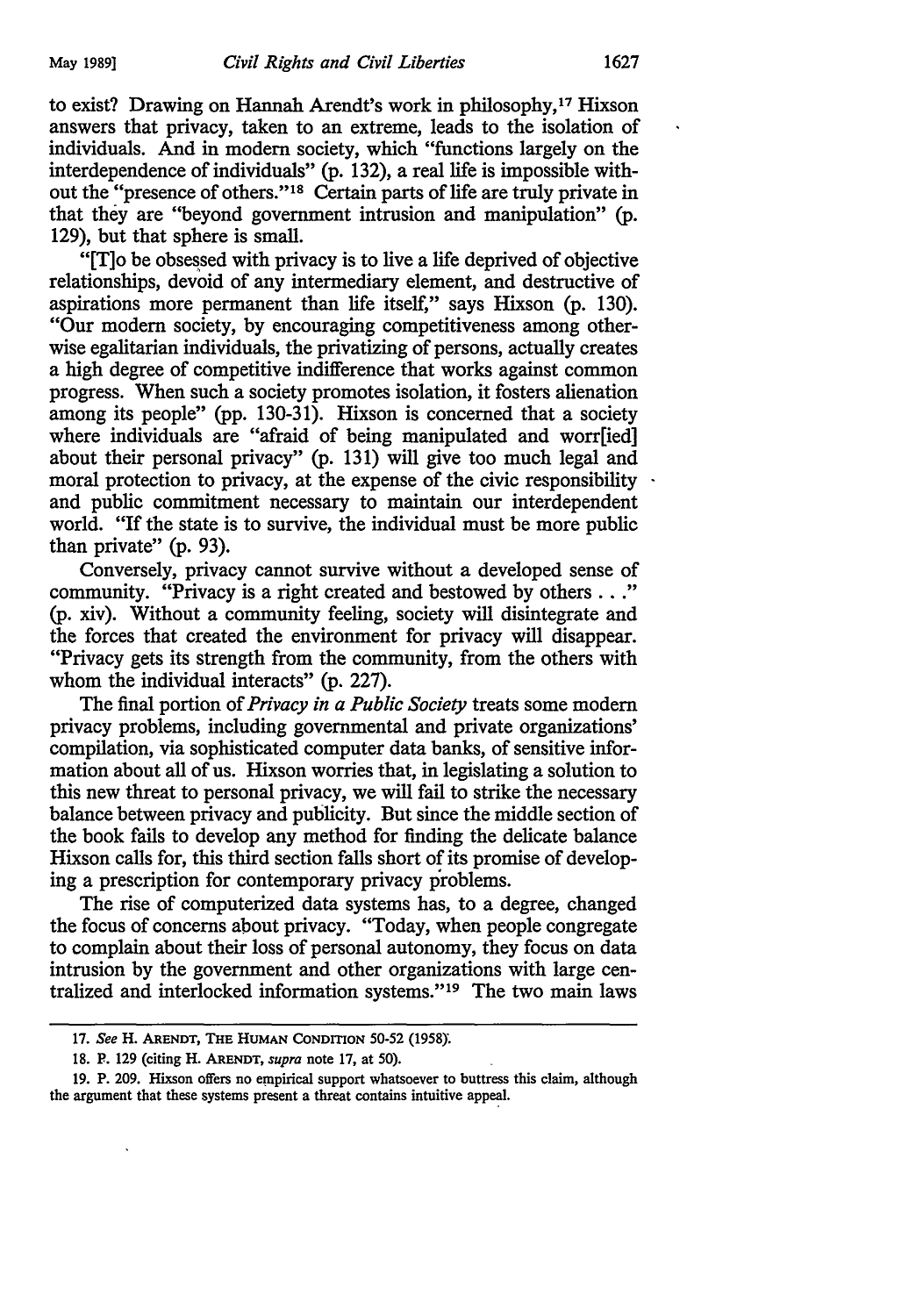that impact on this "data intrusion" are the Freedom of Information Act ("FOIA")<sup>20</sup> and the Privacy Act.<sup>21</sup> Professor Hixson describes the workings of the two statutes, including an extensive section commenting on the developments of the nine exemptions<sup>22</sup> under the FOIA, and concentrates on the potential conflict between the FOIA's command of openness and the Privacy Act's attempt to control what information is revealed to the public.<sup>23</sup>

Despite the presence of these statutes, which seek to balance privacy and the openness needed by our society, Professor Hixson argues that the statutes are not enough to fill the gap in privacy protection created by the fourth amendment's inability to evolve quickly enough to keep up with advances in data gathering processes. The fourth amendment<sup>24</sup> served as an effective control over physical invasions of privacy for the era in which it was conceived, because such invasions were then possible only by "actual entry onto property, eavesdropping by ear, and the overseeing of individuals and groups" (p. 214). But with technological advances, our privacy is no longer as secure as the fourth amendment formerly assured it would be. Therefore, Hixson calls for a redefinition of what privacy means in order to cope with the new problems of computer-driven data collection, and for formulation of new laws to protect that privacy. "American society wants more and better information *and* personal privacy" (p. 216), so we must act to protect our privacy in a way that will not hinder the efficiency of the data systems; we must preserve "the best of both worlds."

Hixson's analysis is persuasive25 here largely because he avoids the easy move to claiming a *right* of privacy in the personal data. His avoidance of the rights issue shows both admirable restraint and a focus fixed on his true concerns. Rather than advocating constitutional reform, Hixson argues that legislative change will be sufficient because the problems can be treated with fairly narrow solutions and are likely to change as privacy notions evolve. Legislation is easier to pass and

22. Pp. 192-204 (summarizing the *Duke Law Journal's* annual reviews of the law on the exemptions). The extensive reliance on others' work is indicative of Hixson's style in *Privacy in a Public Society*, underscoring the introductory nature of the book.

23. Hixson realizes and explains that the FOIA, despite its avowed purpose of freeing the flow of information to the public, has become a powerful tool used by government agencies to restrict access to information. *See* pp. 187 & 205.

The right of the people to be secure in their persons, houses, papers, and effects, against unreasonable searches and seizures, shall not be violated, and no Warrants shall issue, but upon probable cause, supported by Oath or affirmation, and particularly describing the place to be searched, and the persons or things to be seized.

25. Hixson's analysis of the privacy purposes and effects of the fourth amendment and its failure to keep up with advancing information technology is one of the few insights that seems to be truly his own. It is both plausible and persuasive, despite the lack of any detailed argument supporting his assertion that these computerized data systems pose so severe a threat to privacy,

<sup>20.</sup> *5* u.s.c. § 552 (1982).

<sup>21.</sup> *5* U.S.C. § 552a (1982).

<sup>24.</sup> U.S. CONST. amend. IV: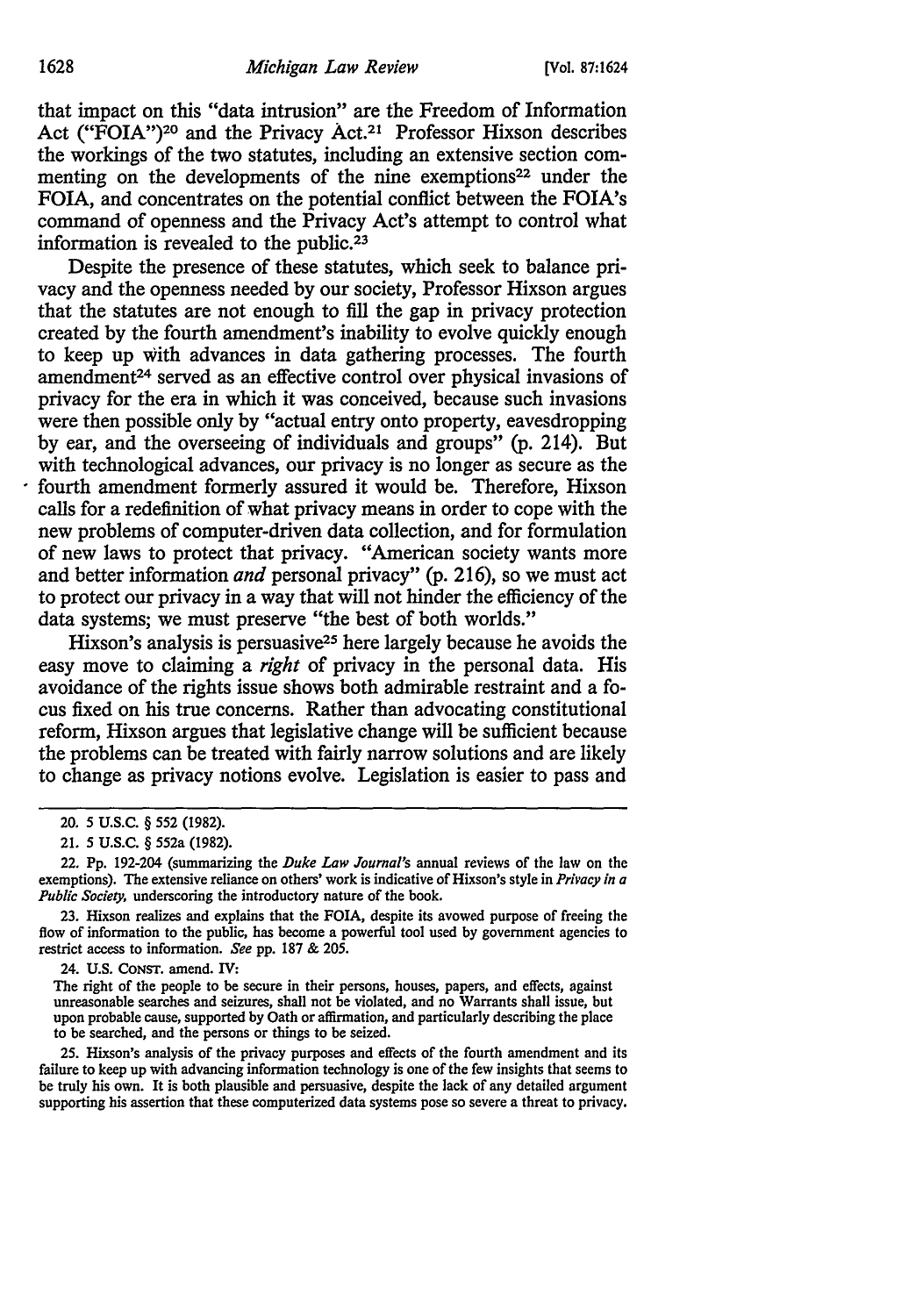to modify than are constitutional amendments, and finding a right to informational privacy in our current Constitution poses even more problems than gathering support for new privacy statutes.

Despite the usefulness of the fourth amendment analysis, this section, and therefore the book, is disappointing. Having announced a problem and called for a redefinition of informational privacy and new legal measures to solve the conflict, Hixson provides no solutions of his own, even of a tentative sort. He concludes, "Once agreement [over redefinition] is reached, a fair and equitable procedure could be established for deciding when a person has 'waived' her or his right by making the information public" (pp. 228-29). Perhaps, given his call for discussion and agreement, Hixson feels it unnecessary to offer a solution of his own. But it seems odd to progress through a laborious history of privacy, a complex argument for community, and an analysis of current legal privacy problems and then shy away from attempting a solution of the chief conflict identified. While Hixson's historical section is capable, it does not carry the work: by venturing beyond history into social theory and its implications for current legal problems, Hixson aims higher. In failing to offer any solutions that his theory might suggest, Hixson seems to fall short of the promise that his work holds.

The discussion of the Privacy Act,<sup>26</sup> especially of the early proposal that would have applied to private organizations as well as to the government, hints at the kind of solution that Hixson seeks. The current Privacy Act prohibits "the government's disclosure of individual records without the individual's prior written consent" (p. 224). The law is, however, riddled with exceptions,<sup>27</sup> and it does not apply to the large private organizations that hold sensitive personal data in their computer banks. Professor Hixson finds the present Privacy Act insufficient to deal with the growing problem he identifies. A revised Act, however, might be the solution toward which he gropes at the end of the book.

This is where the inadequacy of the theory of privacy, developed in the middle section of the book, reveals itself. Hixson has formulated no method for deciding how to strike the balance between privacy and publicity. A revision of the Privacy Act may well be the answer he seeks, but Hixson gives us little guidance as to what this solution might look like. Which exceptions to the broad no-disclosure-without-written-consent rule would best be excised? This is where balanc-

<sup>26. 5</sup> U.S.C. § 552a (1982). Hixson discusses the Act at pp. 184-85 and 223-27.

<sup>27.</sup> The exceptions deal with disclosure for officers and employees of the agency that maintains the records involved; FOIA requests; routine use compatible with the purpose for which the data were originally collected; Census Bureau data; data used for statistical research; and data for the National Archives, for law enforcement, for health and safety, for either House of Congress, for the Comptroller General, and for data releases pursuant to a court order. *See* 5 U.S.C. § 552a (1982).